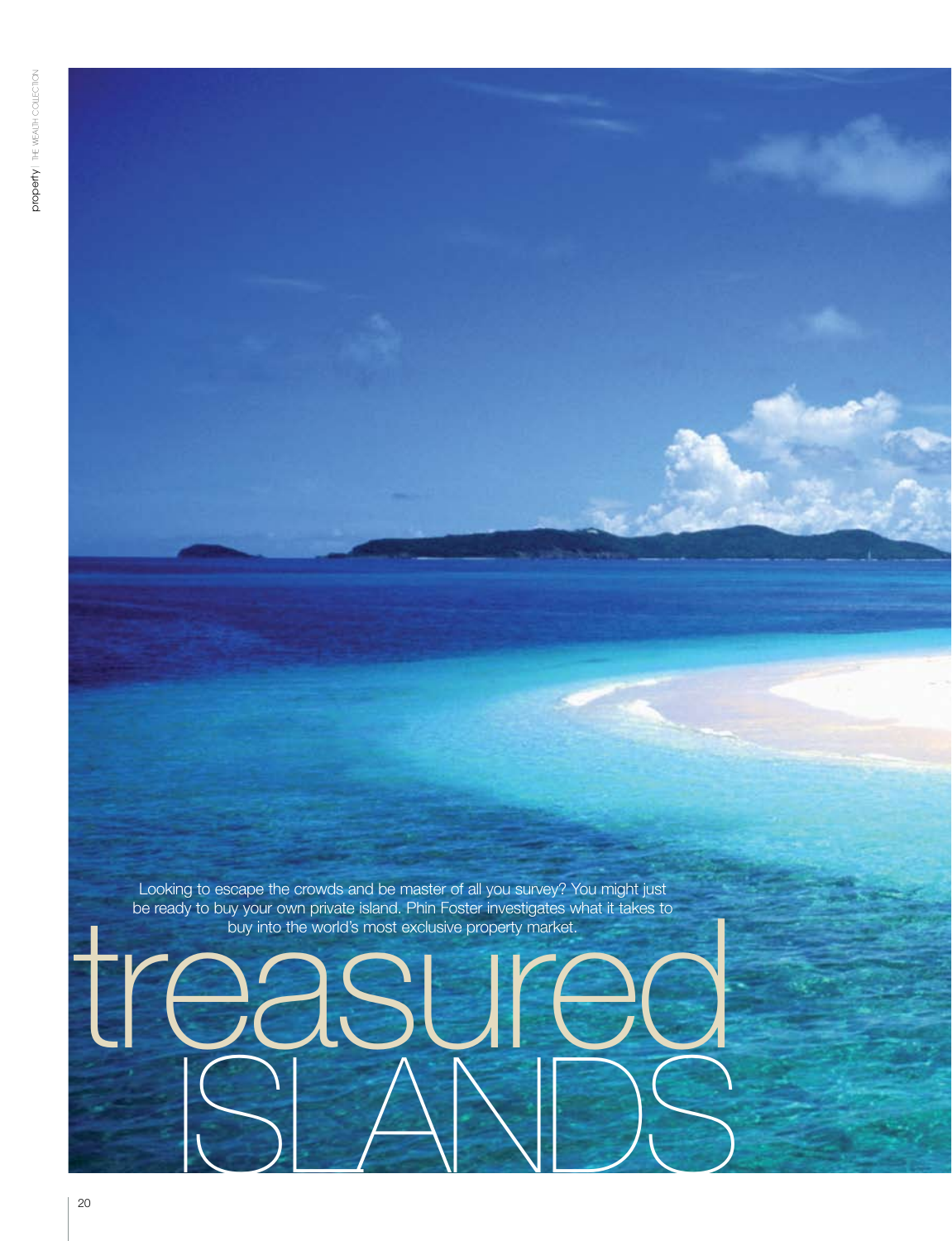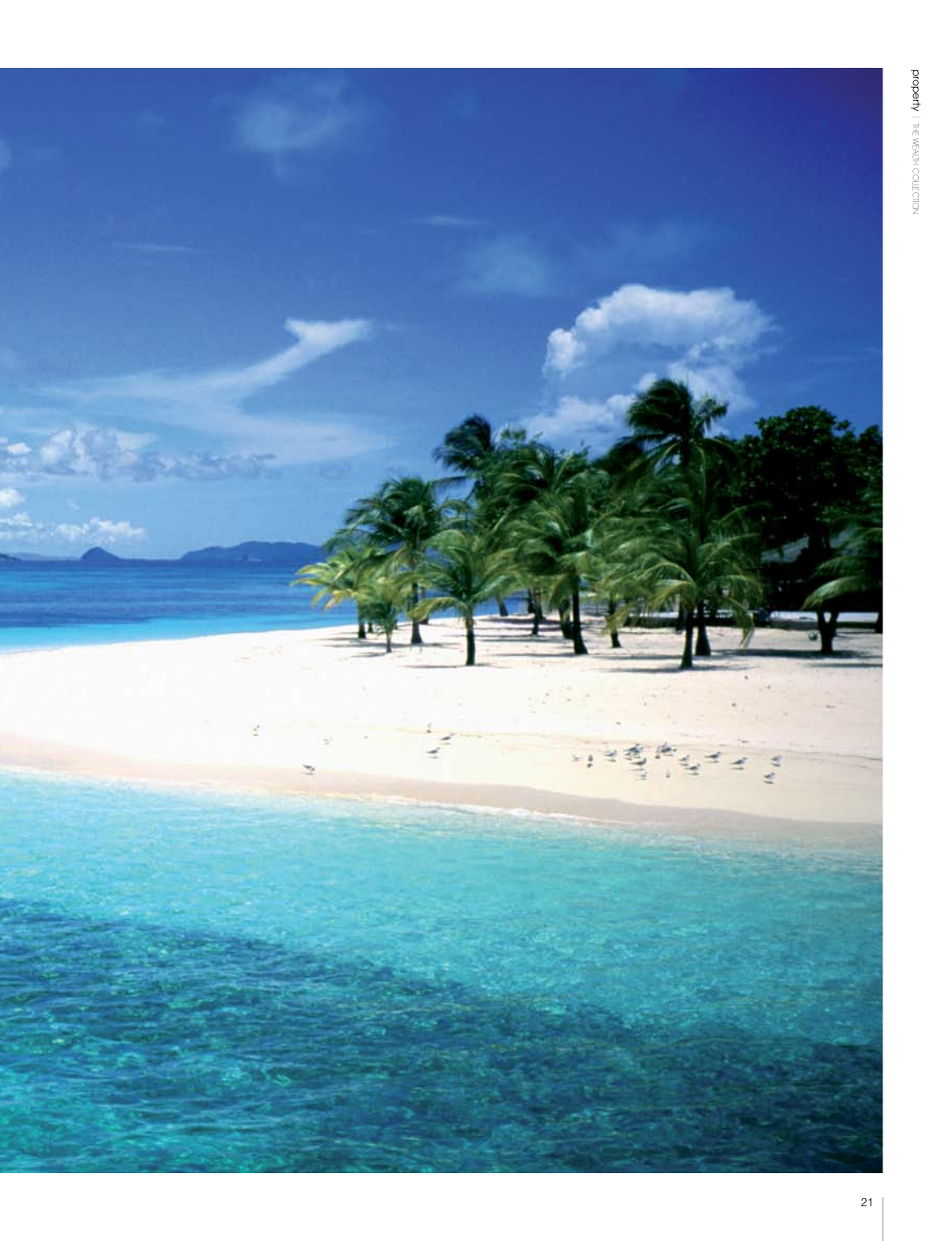Stairway to heaven: David Copperfield claims to have discovered the 'Fountain of Youth' on his island, Musha Cay.



s international travel becomes more widely available, is privacy now the ultimate luxury? Disregard the wine cellar, the art collection, even the West London football club: if you are looking to merge status symbol with canny investment, why not buy your own island?

No longer the preserve of shipwrecked sailors and Bond villains, islands are now big business. The specialist real estate market has developed steadily since shipping magnate Aristotle Onassis's high-profile 1963 purchase of Skorpios in the Ionian sea, with public figures such as Sir Richard Branson, Bill Gates and Ted Turner following in his wake.

And the roll call of celebrity Robinson Crusoes continues to grow. In 2006, illusionist David Copperfield announced his discovery of the 'Fountain of Youth' amid a cluster of four islands he recently bought for \$50 million. According to Copperfield, it is capable of bestowing perpetual youth, and he claims that biologists and geologists are investigating in the Bahamas.

## Where to look

The first step is knowing where to look. Most popular are areas of Western Europe, the Caribbean and the Southern Pacific, although availability

within these markets can be somewhat limited. The majority of sales occur along the north-east coast of Canada, British Columbia and the US.

But why limit yourself to just one region? Prior to the enforced sale of his island portfolio in a costly divorce settlement, author Edward de Bono had acquired four separate landmasses. 'It started with one and then just grew,' the eminent psychologist and physician recounts. 'Once I had bought the first property in Venice, it was always the plan to continue collecting – islands are cheaper and less trouble than women.' Properties in Australia, the Bahamas and Ireland soon followed.



When choosing an island, it is sensible to check out the transportation links – a seaplane is one option.



De Bono acknowledges that island life might not be for everyone: 'One certainly needs to be self-sufficient,' he reveals. 'If you depend on other people for stimulation, it will not work. I love the isolation and tranquillity; you can escape, it's a wonderful environment for both work and relaxation. And with no neighbours to bother you, can there be anything more blissful?'

De Bono bought both polished and unpolished properties. 'Venice was rather developed already,' he explains. 'There were not many changes needing to be made. In Australia, however, I did everything: cleared the ground, designed and built the accommodation and installed the power supply. The process was relatively painless, it was just a question of finding the right people.'

Despite seeing 'a moderate return' on his investments, letting the islands go was a heart-rending experience. 'I may not have been spending as much

All-star castaways

**Marlon Brando** – Te'tiarao, French Polynesia **Mel Gibson** – Mago Island, Fiji **Gene Hackman** – Island in British Columbia, Canada **Diana Ross** – (formerly) Taino, French Polynesia **Ted Turner** – St Phyllis Island, South Carolina **Malcolm Forbes** – Laucala Island, Fiji **Sir Richard Branson** – Necker Island, British Virgin Islands **Aristotle Onassis** – Skorpios Island, Greece **David Copperfield** – Musha Cay, Bahamas **Bacardi family** – Island near Granada **Lawrence Rockefeller** – Sandy Cay, Jost Van Dyke BVI **Baron Rothschild** – Bell Island, Bahamas **Princess Nina Aga Khan** – Pellew Island, Port Antonio, Jamaica **Gianni Agnelli** – Dino Island, off the Calabrian coast

time on them as I would have liked,' de Bono admits. 'But, if not entirely necessary, it would have never been my decision to let them go. With the money again, I would certainly consider getting back in the market.'

The ultimate in exclusivity If he does ever enjoy such a windfall, de Bono could do worse than contacting Vladi Private Islands. The German company has sold over 2,000 properties since its inception in the early 1980s and boasts approximately 120 freehold islands on its books at any one time. Pedro Arez, Vladi's second in command,